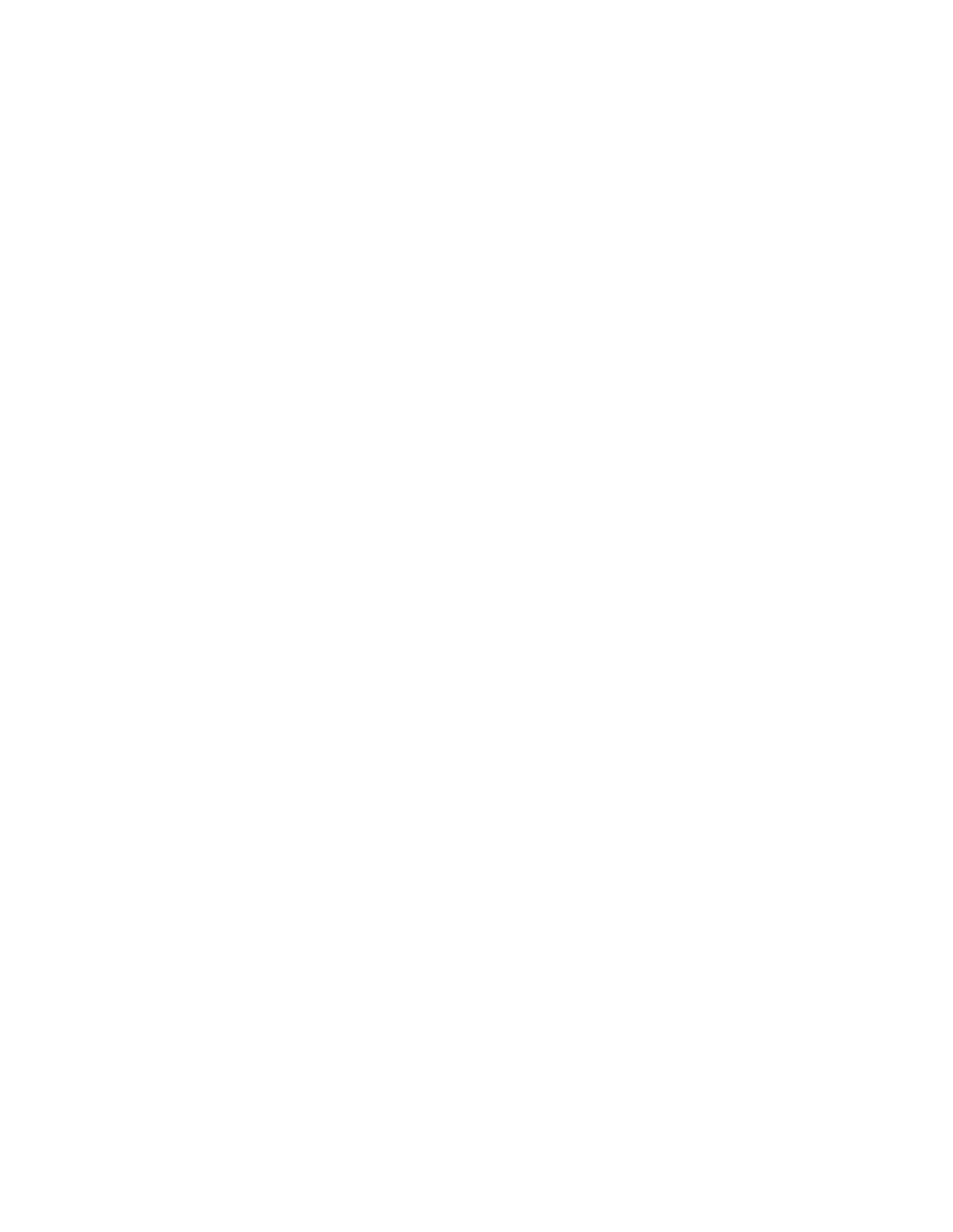## **NOW AND THEN**

*Short Suite for Solo Piano*

| II. Snowfall on a Quiet Monday Afternoon4 |  |
|-------------------------------------------|--|
|                                           |  |

#### Program Notes

*Now and Then* was commissioned by Contemporary Showcase Edmonton Society to recognize the incredible contributions that their founding member, Gladys Odegard, has made through her many years of service to the society. By fostering Canadian music at the student level, Gladys has significantly promoted the development and enjoyment of Canadian music.

Gladys' vision was to have a work written to highlight and honour the extensive efforts of students, parents and teachers to maintain music studies throughout the Covid-19 pandemic. The work is in 3 movements to show the three stages of pandemic life: before; during; and in better days ahead.

*"John Estacio was the first clinician for the Young Composers' Program which was organized in Edmonton in 1994 and continues to this day. His ability to create a positive learning environment for the young students and his ability to show them how to use the entire keyboard in their compositions was breathtaking. He was a natural choice to be the composer for this commission. We owe him our deep gratitude and thanks for accepting the commission request."* Gladys Odegard, March, 2022

**John Estacio** ranks as one of Canada's most frequently performed composers. His works, both symphonic and operatic, have been praised for their assured command of lyricism, depth of expression and brilliant dynamism. His first opera, Filumena, has received several productions and was filmed for television and broadcast on CBC and PBS. Canada Post commemorated Filumena by issuing a stamp as part of its "Opera Series". His orchestral writing has caught the ear of directors and choreographers; the Cincinnati Ballet commissioned his first full-length ballet score for *King Arthur's Camelot*, and his music for *The Secret of the Nutcracker* earned him an AMPIA Award for best original film score. In addition to multiple JUNO nominations, he is the recipient of the Lieutenant Governor Awards for the Arts and the Order of Canada. Throughout the pandemic, he's composed music for choirs, online orchestras, his fifth opera, and this short suite for piano. He hopes you enjoy *Now and Then*.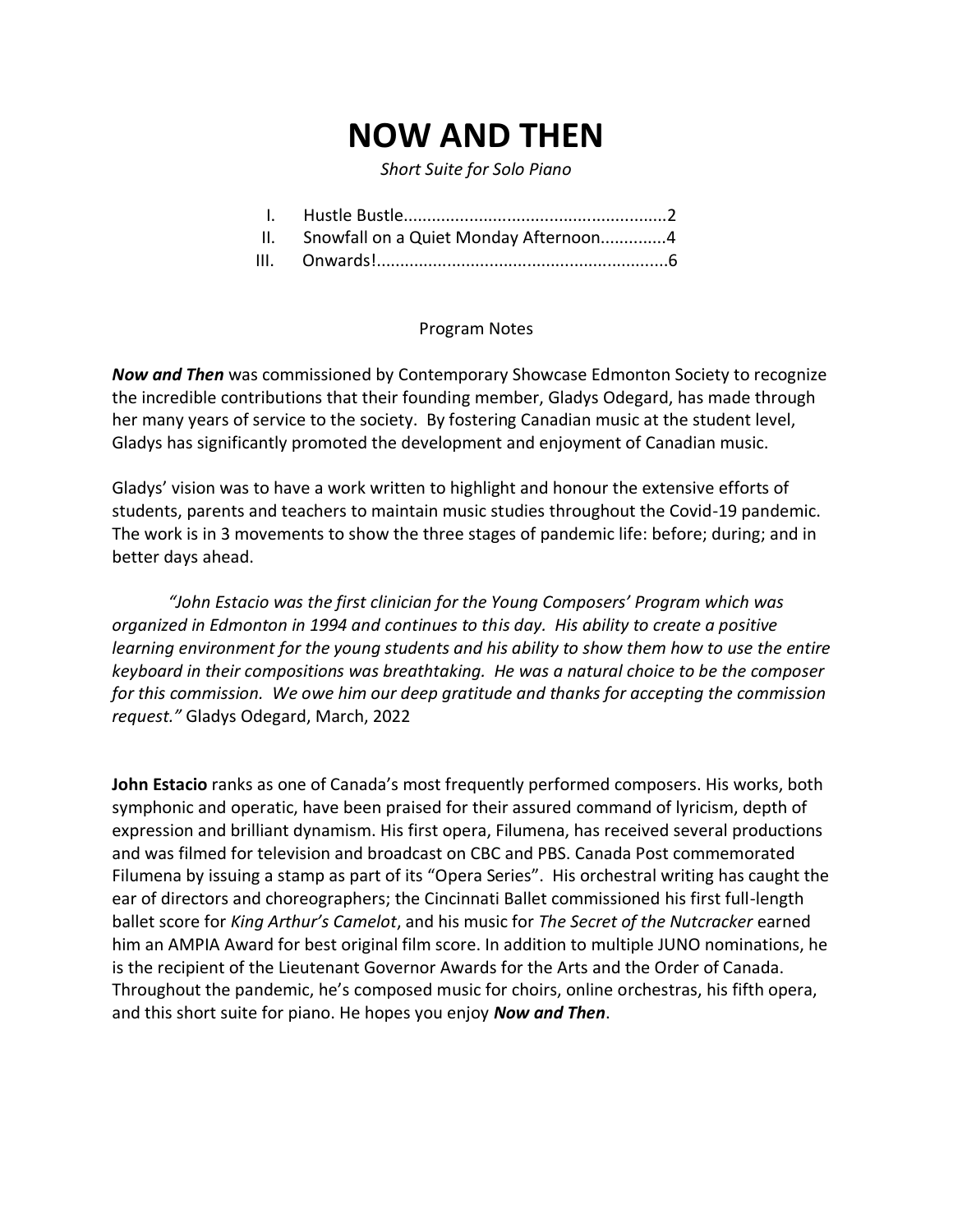# **Now and Then**

*Short Suite for Piano*

*Commissioned by the Contemporary Showcase Edmonton Society, 2022*

John Estacio



<sup>©2022,</sup> John Estacio (Permission is granted for download of the PDF for performance at the 2022 Contemporary Showcase)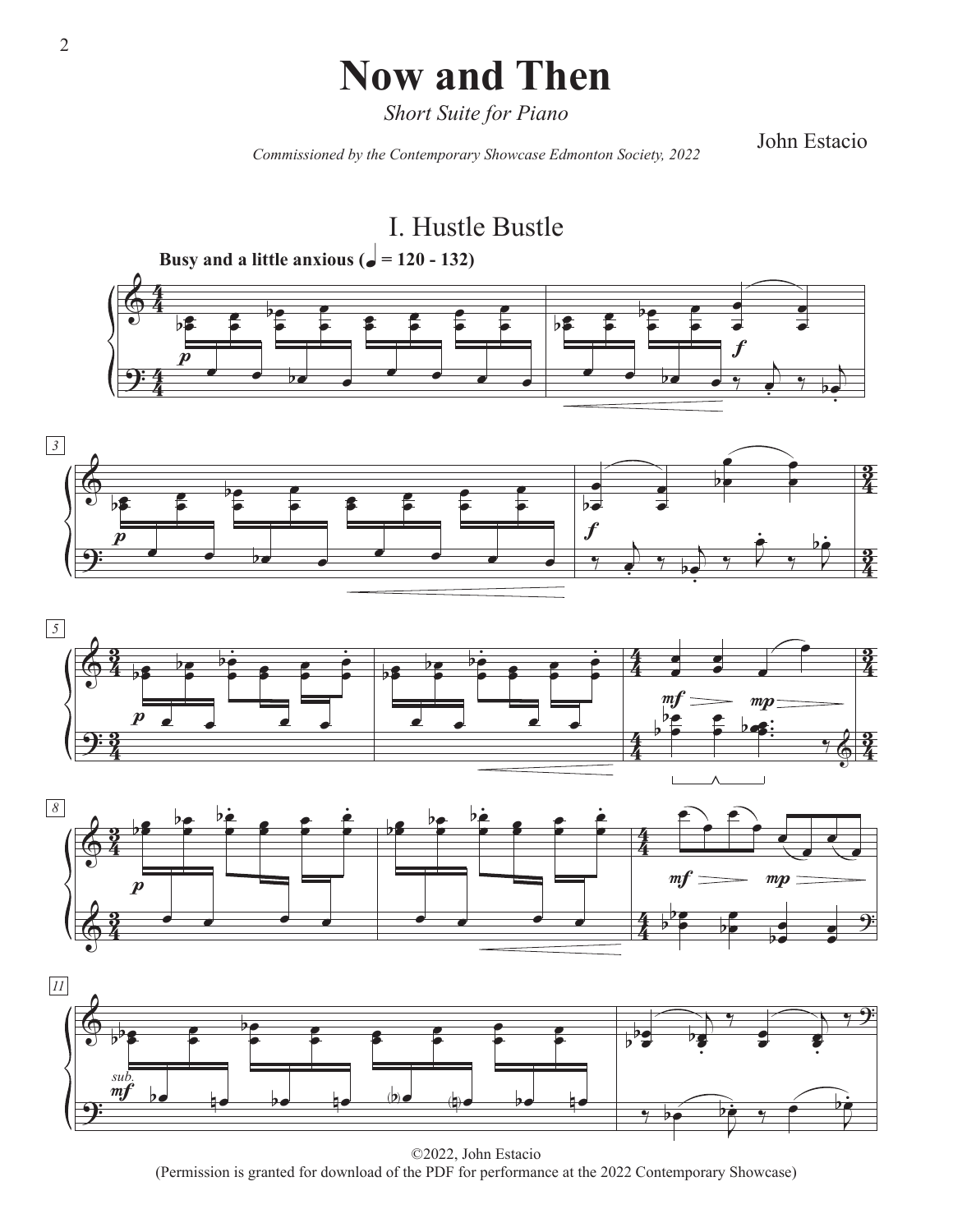





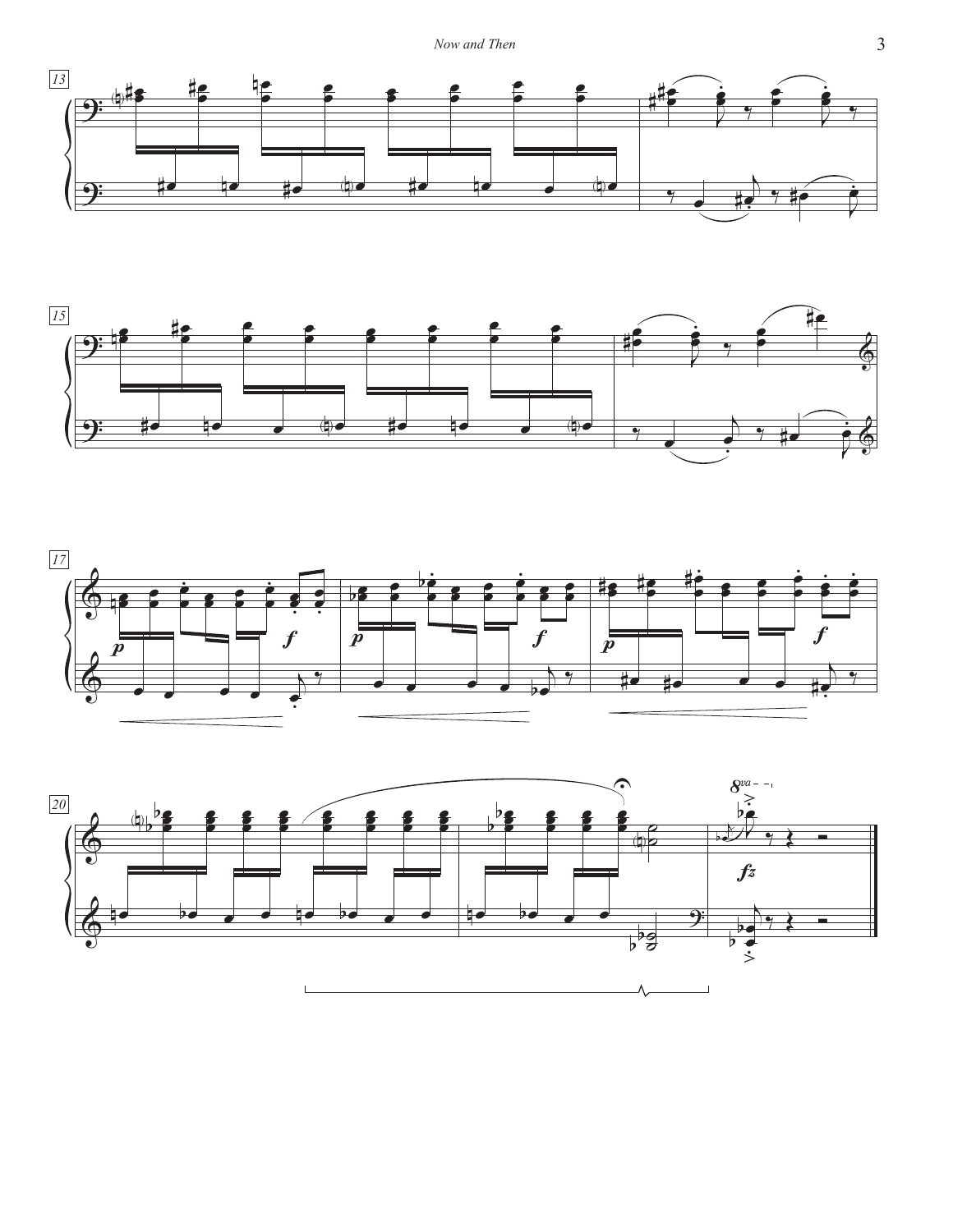### II. Snowfall on a quiet Monday afternoon

*Commissioned by the Contemporary Showcase Edmonton Society, 2022*









©2022, John Estacio (Permission is granted for download of the PDF for performance at the 2022 Contemporary Showcase)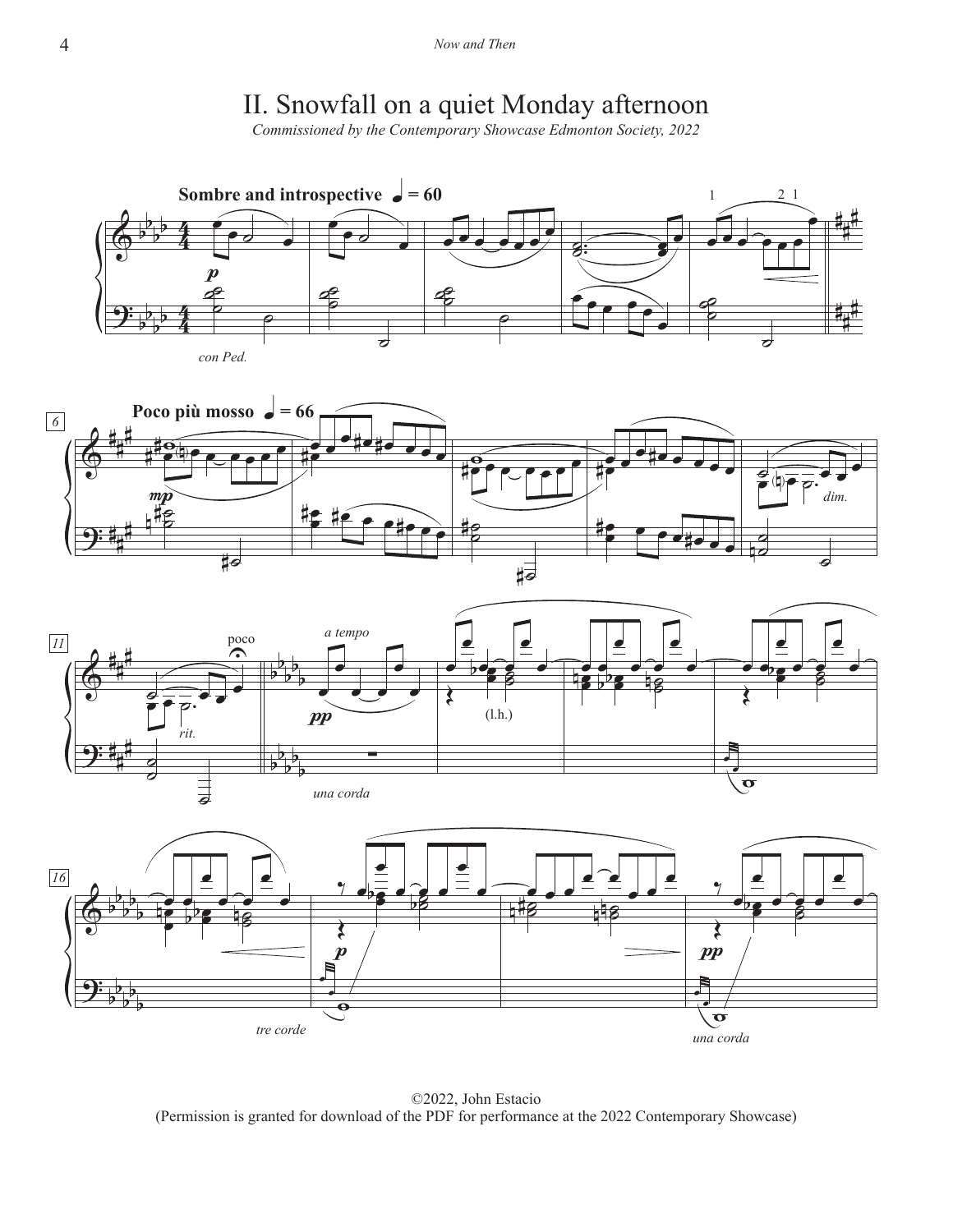





\*both hands play *8va*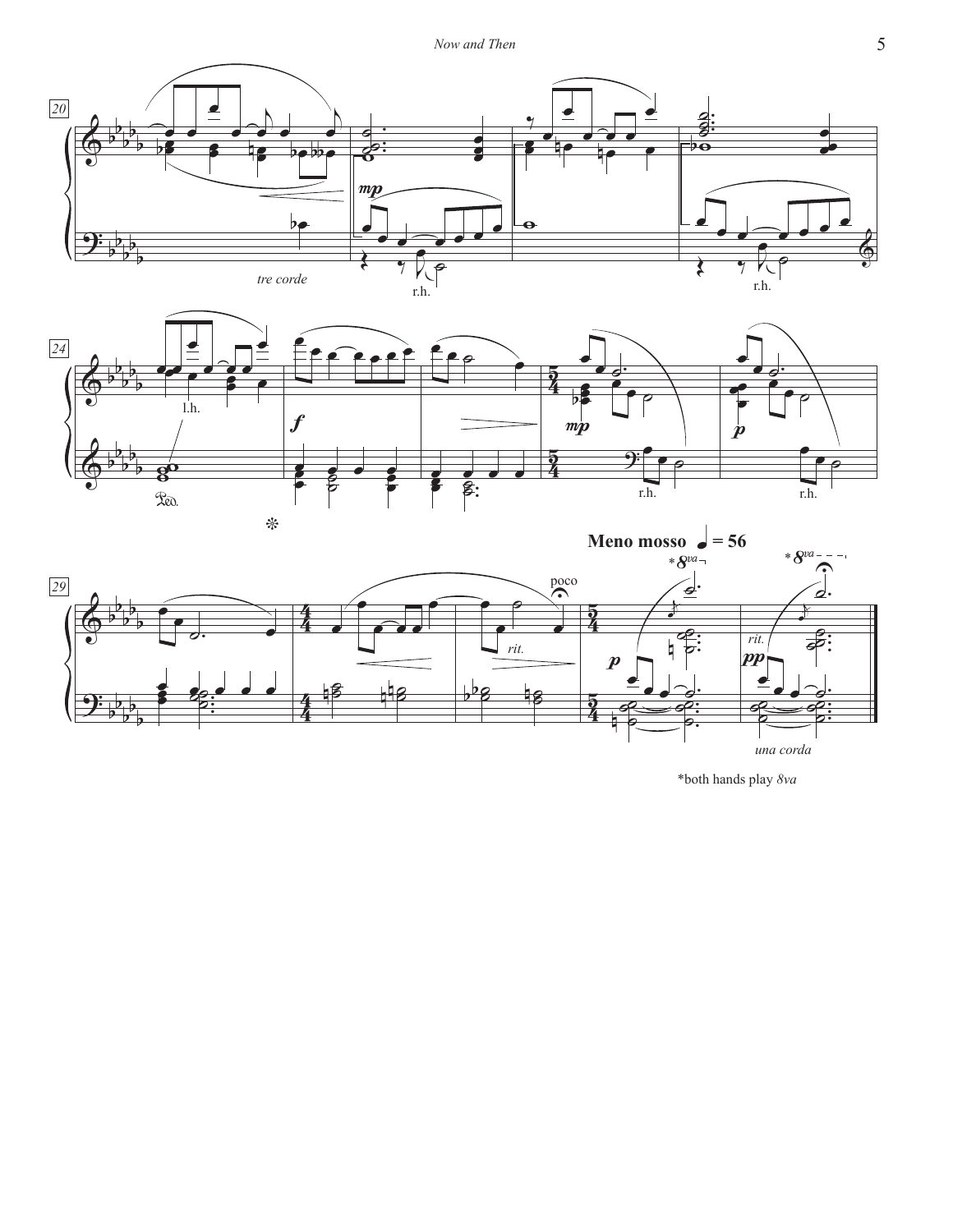### III. Onwards!

*Commissioned by the Contemporary Showcase Edmonton Society, 2022*











©2022, John Estacio (Permission is granted for download of the PDF for performance at the 2022 Contemporary Showcase)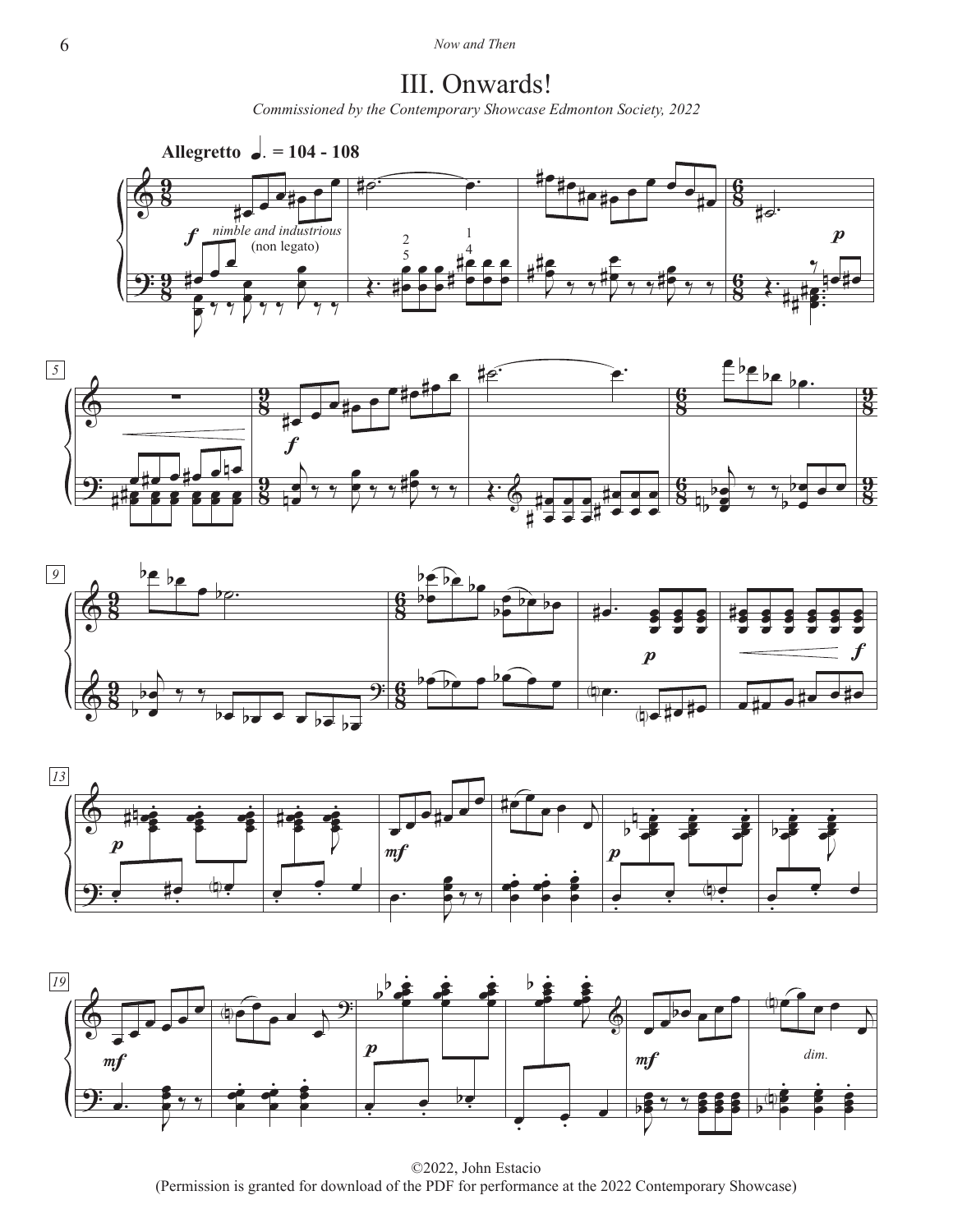